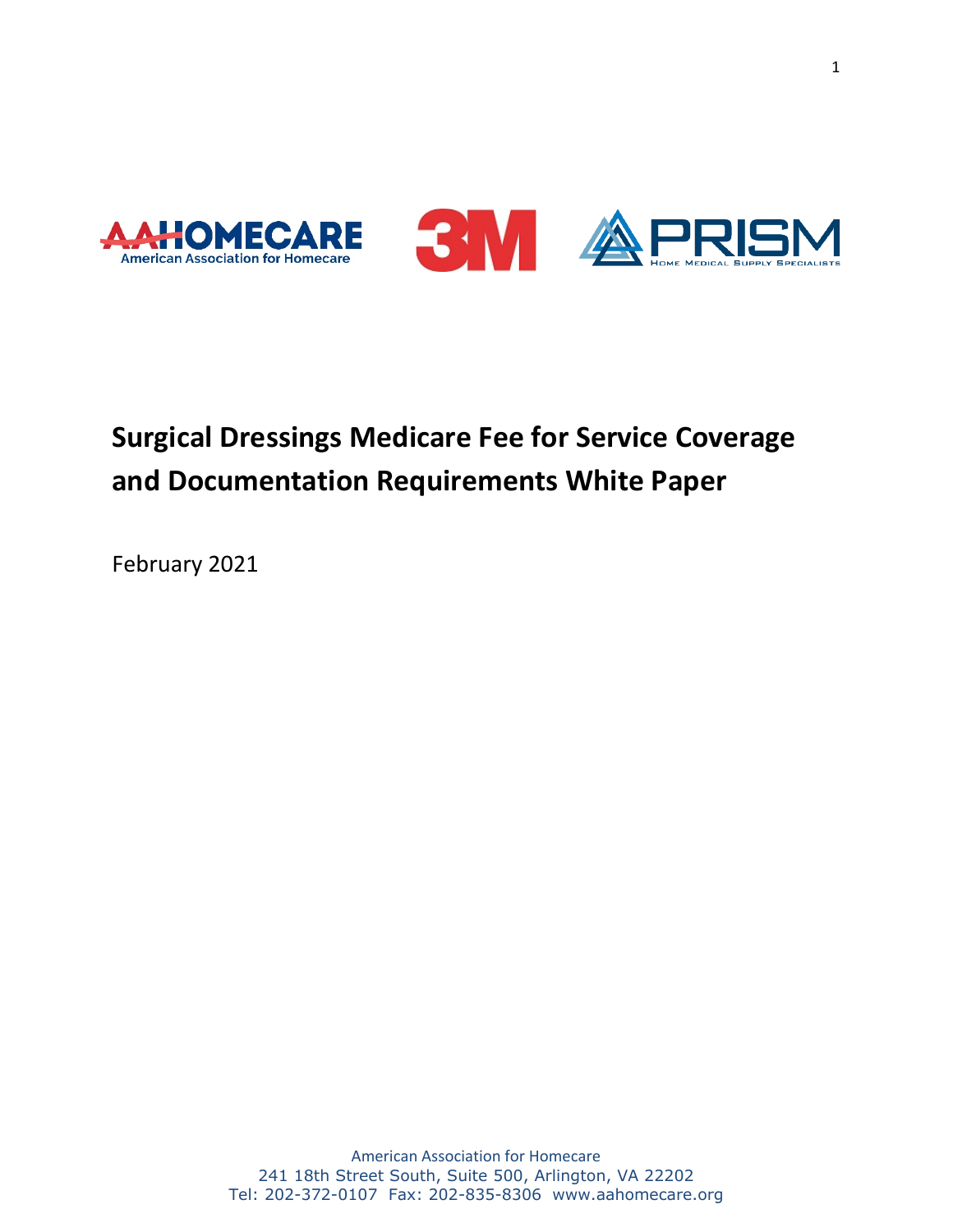# **Table of Contents**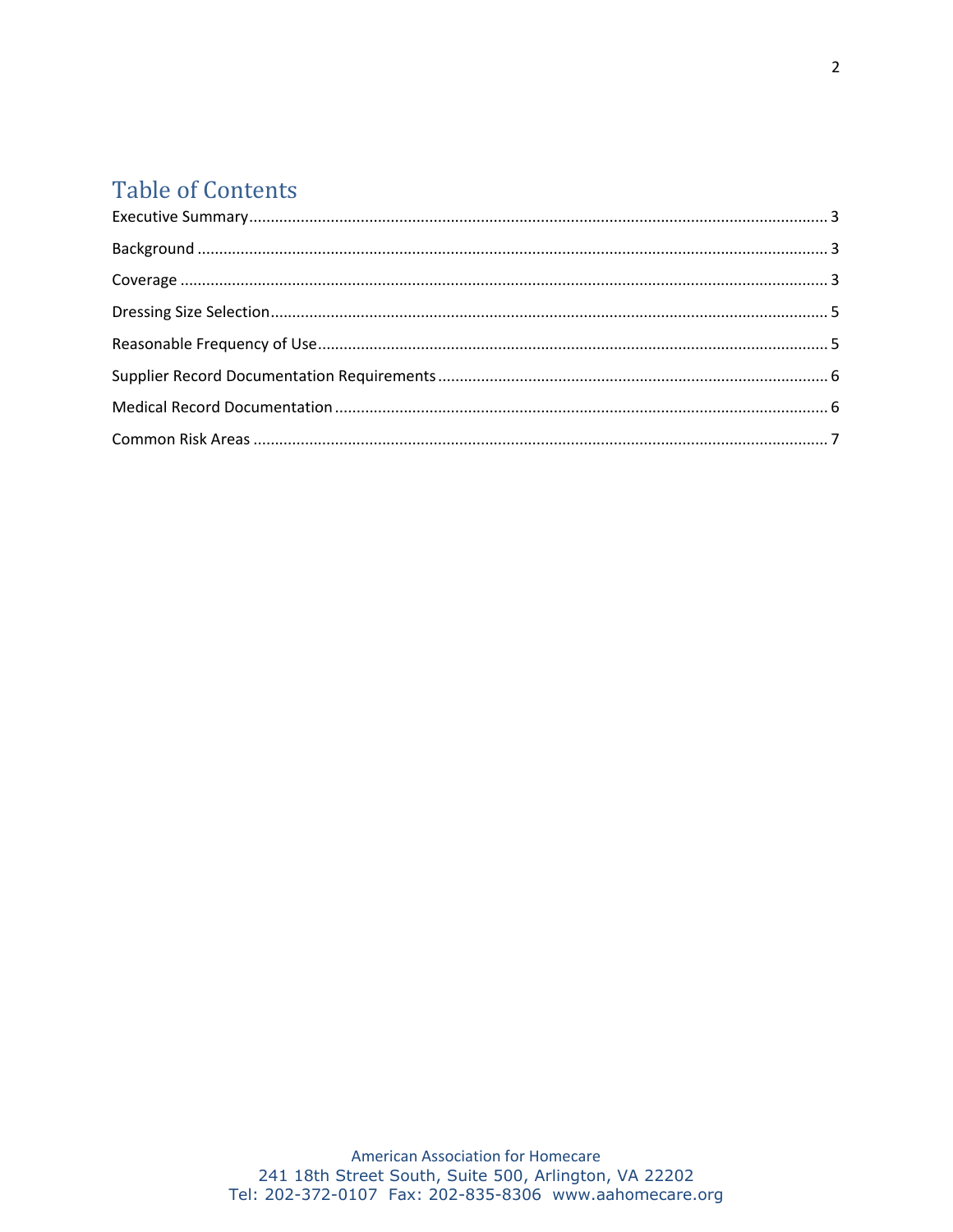### <span id="page-2-0"></span>Executive Summary

Medicare provides reimbursement for surgical dressing under the Surgical Dressings Benefit. Many errors reported in Medicare audits are due to claims submitted with incomplete or missing requisite documentation. It is beneficial to understand the coverage indications to ensure "reasonable and necessary" criteria are met and included in the written order consistent with the medical record. This paper summarizes information on surgical dressing coverage and documentation requirements, as well as non-coverage and risk areas.

### <span id="page-2-1"></span>Background

Surgical dressings are covered under the Medicare Part B DMEPOS coverage benefit when medically necessary. This benefit only provides coverage for primary and secondary surgical dressings used on the skin on specified wound types when a qualifying wound is present. Claims for products that are not able to be used as a primary or secondary dressing on a qualifying wound of the skin or that are composed of materials that do not serve a therapeutic or protective function will be denied as statutorily noncovered, no benefit.

If a physician applies a surgical dressing and the professional service is billed to Medicare, the surgical dressings are considered incident to the professional services of the health care practitioner and are not separately payable. If dressing changes are sent home with the beneficiary, claims for these dressings may be submitted<sup>[1](#page-2-3)</sup>.

This paper summarizes information on surgical dressing coverage and documentation requirements and non-coverage/risk areas. In order for a beneficiary's item(s) to be eligible for reimbursement, all benefit requirements and the reasonable and necessary (R&N) requirements set out in the related Local Coverage Determination must be met. For full details please refer to Surgical Dressings - Local Coverage: Surgical Dressings- Policy Article (A54563), Local Coverage Article: Standard Documentation Requirements for All Claims Submitted to DME MACs (A55426), and Local Coverage Determination (LCD): Surgical Dressings (L33831)<sup>[2](#page-2-4)</sup>.

# <span id="page-2-2"></span>Coverage

Under the Surgical Dressing Benefit, a qualifying wound is defined as either of the following:

- A wound caused by, or treated by, a surgical procedure; or,
- After debridement of the wound, regardless of the debridement technique.

The surgical procedure or debridement must be performed by a physician or other healthcare professional to the extent permissible under State law. Debridement of a wound may be any type of debridement (e.g. surgical, mechanical, chemical, autolytic, etc). Dressings used for mechanical debridement, to cover chemical debriding agents, or to cover wounds to allow for autolytic debridement are covered although the debridement agents themselves are noncovered under the surgical dressing LCD.

<span id="page-2-3"></span> $<sup>1</sup>$  In this situation, the place of service corresponding to the beneficiary's residence should be used.</sup>

<span id="page-2-4"></span><sup>&</sup>lt;sup>2</sup> A list of complete Regulatory References are located in Appendix B.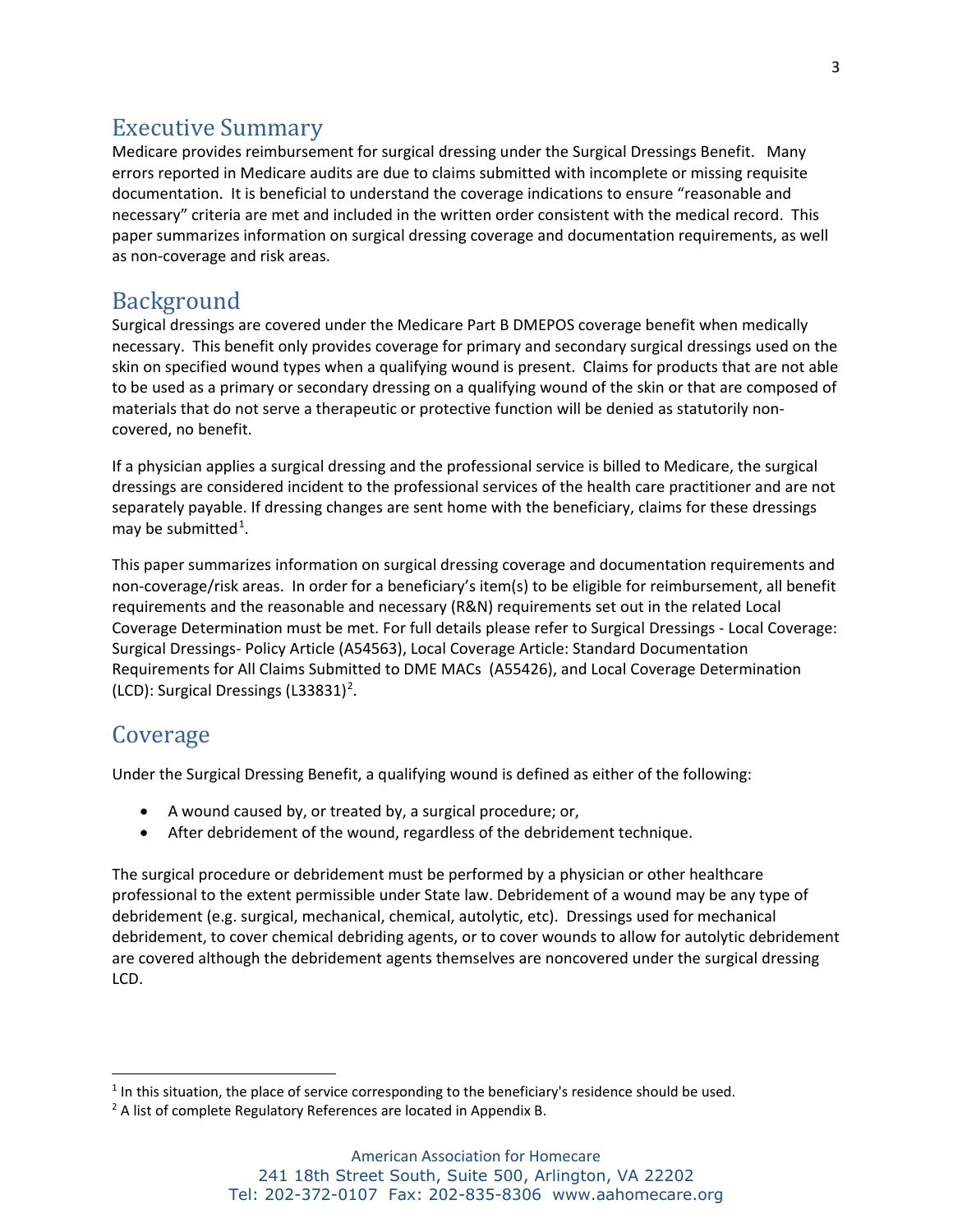Examples of wound care items which are non-covered under the surgical dressing benefit because they do not meet the statutory definition of a dressing are included in Appendix A (not all-inclusive).

The Surgical Dressing Benefit provides coverage indications by dressing type based on exudate level and wound thickness. Advanced dressing categories are summarized below:

|                                                                                                                                                              | Exudate     |           |           |           | Thickness |           | Frequency of                                                                                                                    |
|--------------------------------------------------------------------------------------------------------------------------------------------------------------|-------------|-----------|-----------|-----------|-----------|-----------|---------------------------------------------------------------------------------------------------------------------------------|
| Dressing Category <sup>3</sup>                                                                                                                               | <b>None</b> | Low       | Moderate  | Heavy     | Partial   | Full      | Change                                                                                                                          |
| <b>Hydrogel Dressing</b><br>(A6231-A6233, A6242-<br>A6248) (Gel, Sheets,<br>Impregnated Gauze)                                                               | $\ddot{}$   | $\ddot{}$ |           |           |           | $\ddot{}$ | Covers w/out adhesive or<br>fillers: up to 1x/day<br>Covers with adhesive: up to<br>3x/week                                     |
| <b>Collagen Dressing Or</b><br>Wound Filler (A6010,<br>A6011, A6021-A6024)<br>(Gel, Sheets, Powder)*                                                         |             | $+$       | $\ddot{}$ |           |           | $+$       | Up to 1/day; collagen<br>dressings may stay in place<br>up to 7 days based on<br>manufacturer guidelines                        |
| <b>Alginate Or Other Fiber</b><br><b>Gelling Dressing (A6196-</b><br>A6199) (alginate,<br>hydrofiber,<br>hydroconductive, super<br>absorbent dressings, etc) |             |           | $\ddot{}$ | $+$       |           | $\ddot{}$ | Up to 1/day                                                                                                                     |
| <b>Transparent Film (A6257-</b><br>A6259)                                                                                                                    | $\ddot{}$   | $+$       |           |           | $\ddot{}$ |           | Up to 3x/week                                                                                                                   |
| <b>Hydrocolloid Dressings</b><br>(A6234-A6241)                                                                                                               |             | $\ddot{}$ | $\ddot{}$ |           | $\pmb{+}$ | $\ddot{}$ | Up to 3x/week                                                                                                                   |
| <b>Composite Dressings</b><br>(A6203-A6205)                                                                                                                  |             |           | $\pmb{+}$ | $\ddot{}$ | $\pmb{+}$ | $\ddot{}$ | Up to 3x/week                                                                                                                   |
| <b>Specialty Absorptive</b><br><b>Dressing (A6251-A6256)</b>                                                                                                 |             |           | $+$       | $+$       |           | $+$       | W/out adhesive border:<br>up to 1x/day<br>With adhesive:<br>up to every other day                                               |
| <b>Foam Dressing Or Wound</b><br>Filler (A6209-A6215)                                                                                                        |             |           | $\ddot{}$ | $\ddot{}$ |           | $\ddot{}$ | Primary dressing: up to<br>3x/week, Secondary<br>dressing for highly<br>exudative: up to 3x/week;<br>Foam fillers: up to 1x/day |

<span id="page-3-0"></span><sup>&</sup>lt;sup>3</sup> Dressings containing multiple components are classified based upon the clinically predominant component.

<sup>\*</sup> Collagen Dressings may also be used for wounds that have stalled or have not progress towards a healing goal.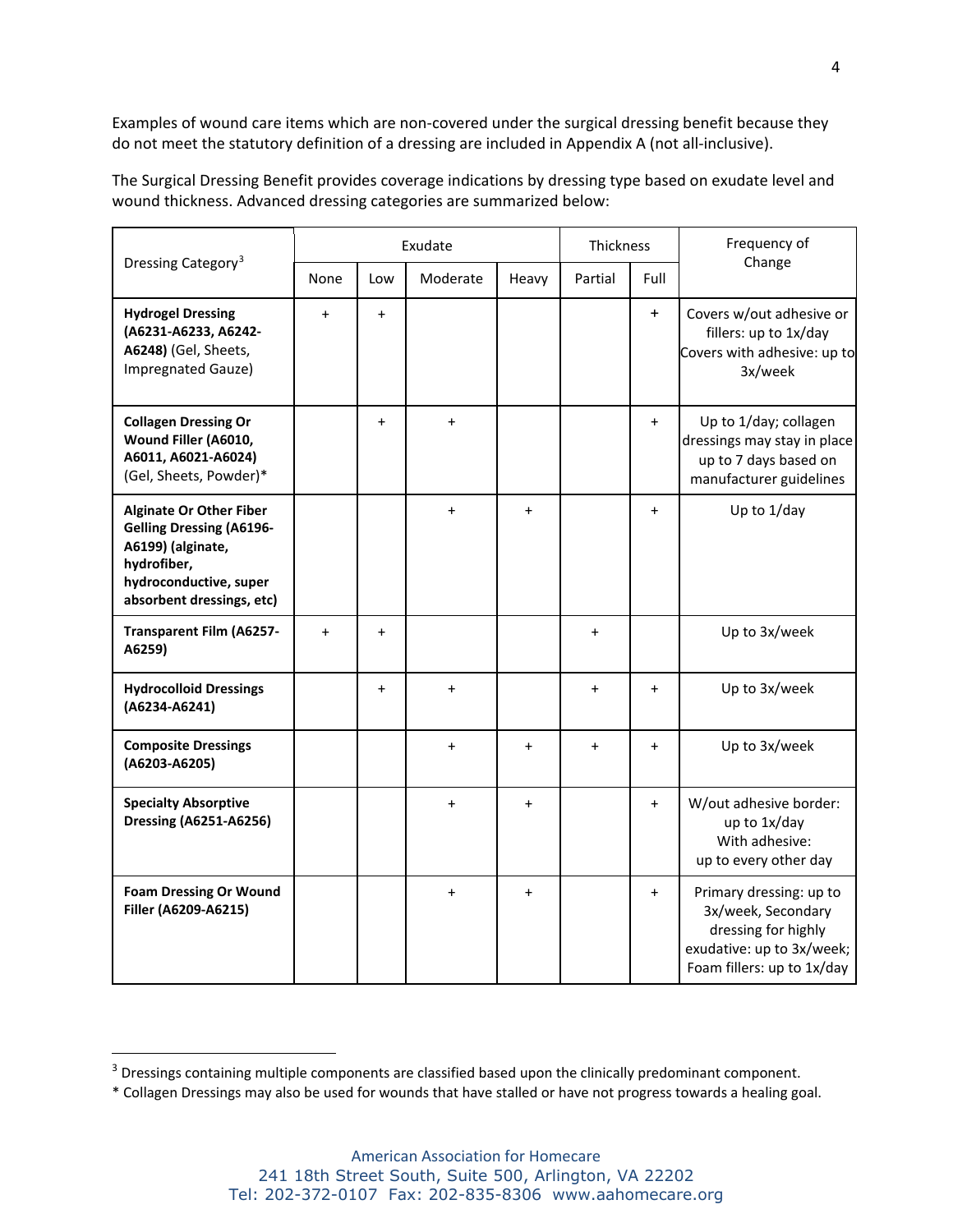**Note: Partial Thickness** is associated with Stage 1 and 2 wounds, loss of skin with exposed dermis. Wound bed is viable, pink or red, moist, and may also present as an intact or ruptured serum-filled blister. Adipose (fat) is **not** visible and deeper tissues are **not** visible. Granulation tissue, slough, eschar, undermining and/or tunneling are **not** present.

**Full Thickness** is associated with Stage 3 and 4 wounds**,** loss of skin and/or tissue, in which adipose (fat) is visible and granulation tissue and epibole (rolled wound edges) are often present with exposed or directly palpable fascia, muscle, tendon, ligament, cartilage, or bone in the ulcer. Slough and/or eschar may be visible. Depth varies by anatomical location; undermining and/or tunneling may occur.

#### **Clinical Situations where dressings are noncovered under the Surgical Dressings benefit (not all inclusive)**

- Drainage from a cutaneous fistula which has not been caused by or treated by a surgical procedure
- A Stage I pressure injury
- Grade 0 Diabetic Foot Ulcers
- A first degree burn
- Wounds caused by trauma which do not require surgical closure or debridement e.g., skin tear or abrasion
- A venipuncture or arterial puncture site (e.g., blood sample) other than the site of an indwelling catheter or needle

# <span id="page-4-0"></span>Dressing Size Selection

Dressings should be selected based on the size of the wound. For wound covers, the pad size is usually about 2 inches greater than the dimensions of the wound. For example, a 2 in. x 2 in. wound requires a 4 in. x 4 in. pad size.

# Primary vs Secondary Dressings

Primary Dressings are considered therapeutic or protective coverings that are applied **directly** to wounds or lesions either on the skin or caused by an opening to the skin. Secondary dressings are materials that serve a therapeutic or protective function **and** that are needed to secure a primary dressing. Items such as adhesive tape, bandages, and disposable compression material are examples of secondary dressings. Some items, such as transparent film, may be used as a primary or secondary dressing.

# <span id="page-4-1"></span>Reasonable Frequency of Use

Surgical dressings may be used as primary or secondary dressings. The product in contact with the wound determines the change frequency. It is not reasonable and necessary to use a combination of products with differing change intervals; therefore, it is important to know the change frequency guidelines for each surgical dressing category. It is considered not reasonable and necessary to use a secondary dressing with a weekly change frequency over a primary dressing with a daily change interval. Such claims will be denied as not reasonable and necessary.

Additional Guidance:

• When a wound cover with an adhesive border is being used, no other dressing is needed on top of it and additional tape is not required. Reasons for use of additional tape must be well documented.

> American Association for Homecare 241 18th Street South, Suite 500, Arlington, VA 22202 Tel: 202-372-0107 Fax: 202-835-8306 www.aahomecare.org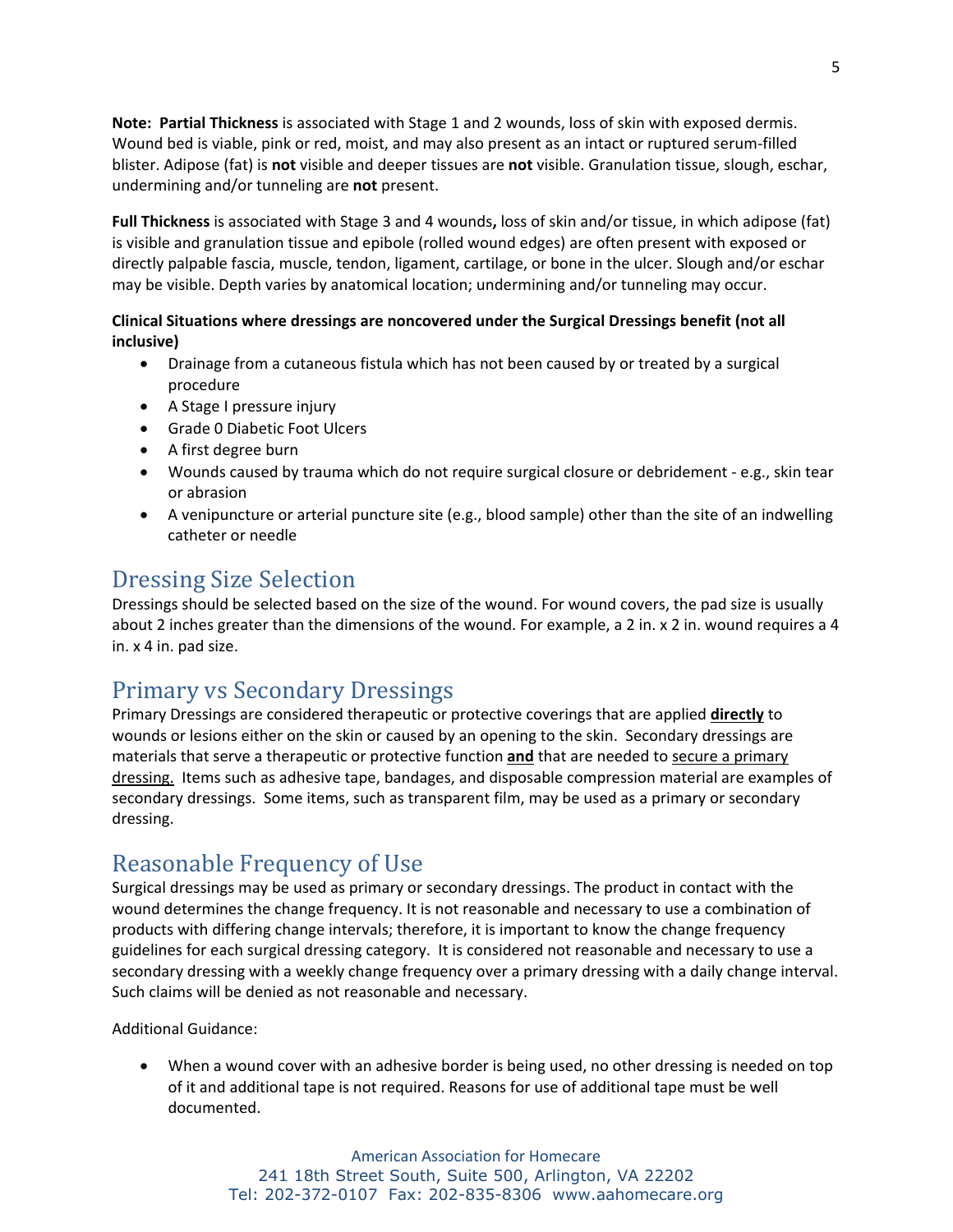- Use of more than one type of wound filler or more than one type of wound cover in a single wound is not reasonable and necessary. The exception is a primary dressing composed of: (1) an alginate or other fiber gelling dressing; or, (2) hydrogel impregnated gauze dressing. Either of these might need an additional wound cover.
- It is not appropriate to use combinations of a hydrating dressing on the same wound at the same time as an absorptive dressing (e.g., hydrogel and alginate).
- It is not reasonable and necessary to use a secondary dressing with primary dressings that contain an impervious backing layer with or without and adhesive border.

# <span id="page-5-0"></span>Supplier Record Documentation Requirements

A Standard Written Order (SWO) (if applicable) must be received by the supplier before a claim is submitted. If the supplier bills for an item without first receiving a completed SWO, the claim shall be denied as not reasonable and necessary. A dispensing order may be verbal or written.

The dispensing order must contain:

- $\Box$  Description of the item
- □ Beneficiary's name
- $\Box$  Prescribing physician/practitioner's name
- $\Box$  Date of the order
- $\Box$  Prescribing physician/practitioner's signature (if a written order) or supplier signature (if verbal order)

Standard written orders should also include:

- $\Box$  Beneficiary's name or Medicare Beneficiary Identifier (MBI)
- □ Order Date
- $\Box$  General description of the item
	- **The description can be a general description, a HCPCS code, a HCPCS code narrative,** or a brand name/model number
- $\Box$  Quantity to be dispensed
- $\Box$  Treating Practitioner Name or National Provider Identifier (NPI)
- $\Box$  Treating practitioner's signature

For Refills, the Supplier Documentation should also include **Continued Need** and **Continued Use**.

- Continued Need
	- o Patient's wound is still active/open
	- o Patient is still receiving treatment from prescribing physician (seen in last 30 days)
- □ Continued Use
	- o Patient is still using the products prescribed on the underlying dispensing/detailed written order
	- o Remaining quantity of product the patient currently has on hand from previous order

#### <span id="page-5-1"></span>Medical Record Documentation

All information on an order must be corroborated by the medical record. The Physician/Practitioner's Medical Record should include the following: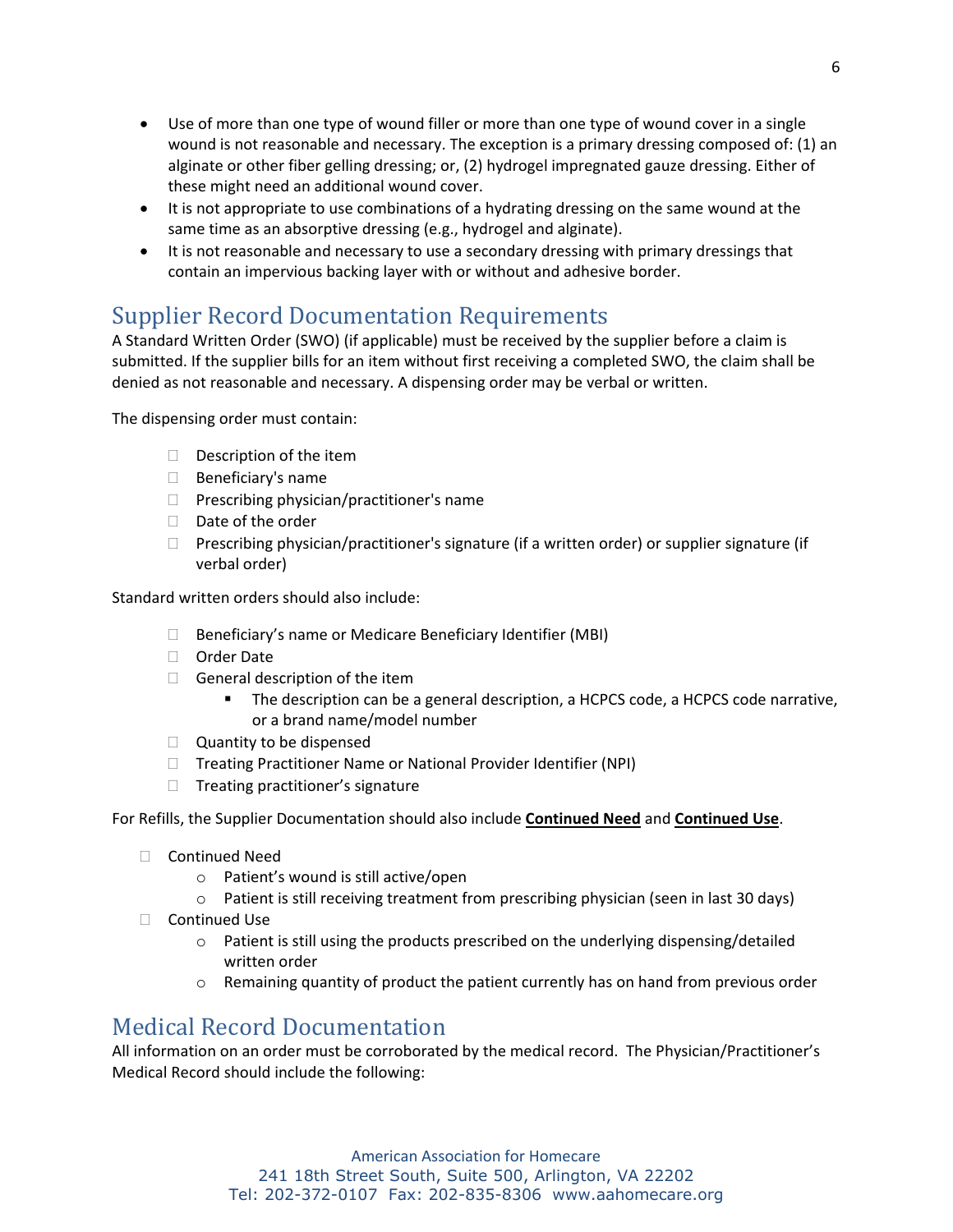- 1. Qualifying Wound Requirements Debridement/Surgically created wound, without exclusions
- 2. The type of each wound (e.g., surgical wound, pressure ulcer, burn, etc.)
- 3. Wound(s) location
- 4. Type(s) and size(s) of Dressing(s), per wound
- 5. Frequency of Change and number/amount to be used at one time, per dressing (i.e. treatment protocols)
- 6. Documentation defining which dressings are Primary/Secondary dressings
- 7. Information defining the number of surgical/debrided wounds being treated with a dressing (i.e. linking dressing use to specific wound(s))
- 8. Wound size (length x width) and depth
- 9. Amount of drainage
- 10. Staging/Grading/Status of the wound, establishing "full or partial thickness" dressing requirements
- 11. Expected Duration of need
- 12. Any other relevant wound status information

All of the Medical Record elements must be documented and updated by the treating physician (or their designee) on a monthly basis in order for the medical record to establish continued need and use. Evaluation is expected on a weekly basis for beneficiaries in a nursing facility or for beneficiaries with heavily draining or infected wounds.

### <span id="page-6-0"></span>Common Risk Areas

The dispensing/standard written order must match and be justified by the medical record. Commonly, the medical records do not include certain elements such as Wound thickness/stage/grade, type of debridement (particularly autolytic), exudate level (aligned with what is written on the order), and instructions for the patients in home dressing regimen (which is primary/secondary, frequency of change, etc).

Other risk areas to be aware of include:

- Same diagnosis listed on several patient's claims
- The product ordered and provided does not align with HCPCS code billed
- Proof of Delivery (POD) not on file
- Beneficiary Refill elements not documented prior to dispensing

#### **Appendix A: Wound Care Items Not Covered Under Surgical Dressing Benefit**

- Skin sealants or barriers
- Wound cleansers or irrigating solutions
- Solutions used to moisten gauze (e.g., saline)
- Silicone gel sheets
- Topical antiseptics, topical antibiotics
- Enzymatic debriding agents, gauze or other dressings used to cleanse or debride a wound but not left on the wound
- Gauze or other dressings used to cleanse or debride a wound but not left on the wound
- First aid type adhesive bandages
- Any item listed in the latest edition of the Orange Book